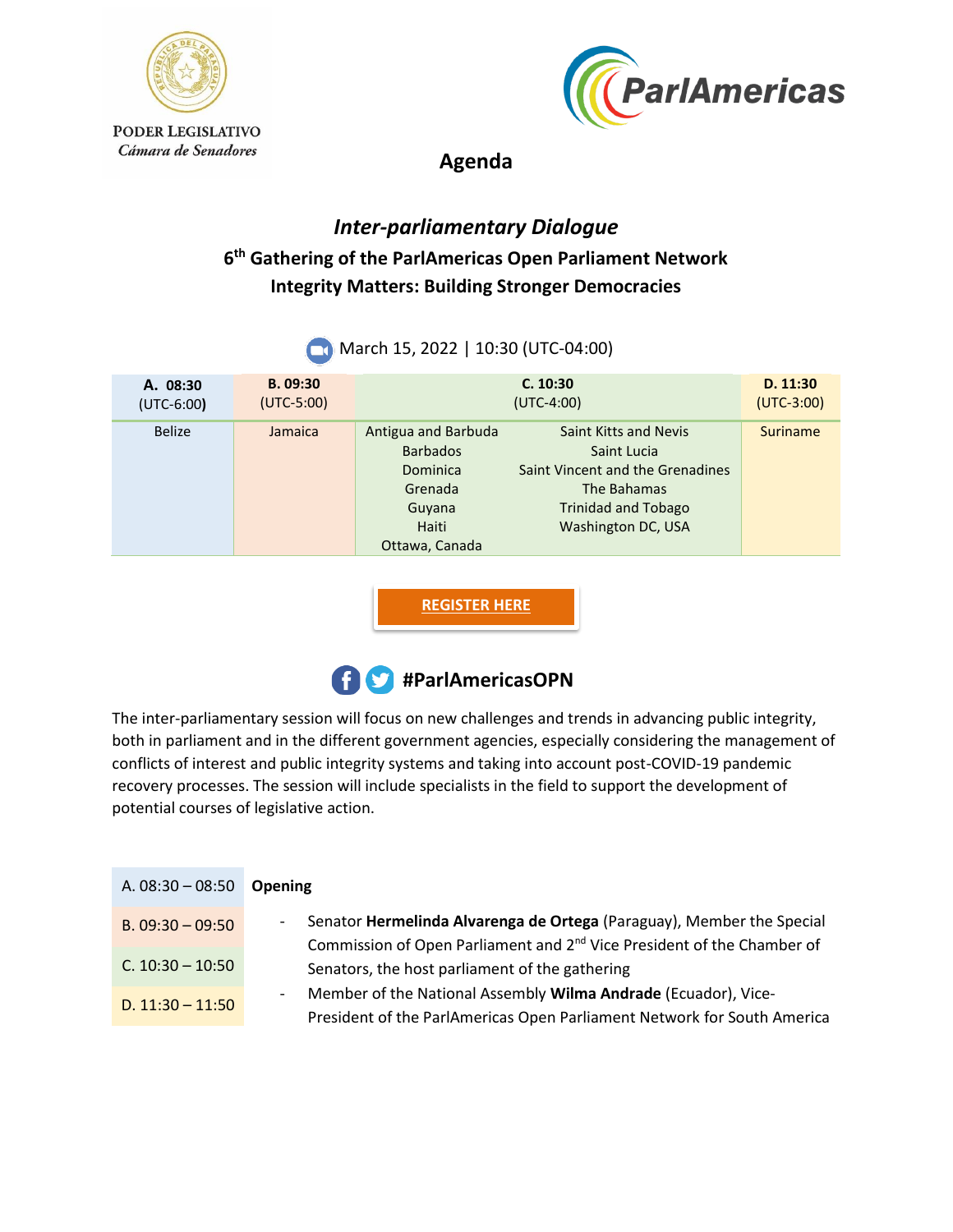| A. $08:50 - 09:35$ | Keynote Panel: New Challenges and Trends in Advancing Public Integrity                            |
|--------------------|---------------------------------------------------------------------------------------------------|
| $B. 09:50 - 10:35$ | Moderator: The Honourable Bridgid Annisette-George (Trinidad and<br>$\overline{\phantom{a}}$      |
| $C. 10:50 - 11:35$ | Tobago), Speaker of the House of Representatives and Vice-President of<br>ParlAmericas            |
| D. $11:50 - 12:35$ | Mr. René Fernández Bobadilla, Minister Executive Secretary of the<br>$\overline{\phantom{a}}$     |
|                    | National Anticorruption Secretariat, Paraguay                                                     |
|                    | Mr. Julio Bacio Terracino, Head of Division, Public Sector Integrity,<br>$\overline{\phantom{a}}$ |
|                    | Organisation for Economic Co-operation and Development (OECD)                                     |

- Mr. **Radivoje Grujic**, Democratic Governance Officer, OSCE Office for Democratic Institutions and Human Rights (ODIHR)

*Consolidating a strategic vision of public integrity is fundamental for strengthening the rule of law and good governance. Advancing on this path requires approaching the decisionmaking process under the highest ethical standards and prioritizing the defense of the interests of the common good. This session will feature speakers who will address conflicts of interest and public integrity systems, highlighting the role of parliament in promoting ethical principles throughout internal decision-making processes such as within public institutions of the State, with a focus on approaches for prevention and risk management.*

- A. 09:35 09:45 **Q&A**
- B. 10:35 10:45
- C. 11:35 11:45
- D.  $12:35 12:45$
- B.  $10:45 11:20$ C. 11:45 – 12:20

D.  $12:45 - 13:20$ 

A. 09:45 – 10:20 **Establishing Robust Strategies for Countries with More Integrity, Working Groups** *Establishing robust public integrity strategies as a sustainable response to counteract corruption and its effects, requires the dedicated participation and commitment of the Legislative Branch and parliamentarians. This session, with the support of subject matter experts, will offer parliamentarians the opportunity to exchange experiences and good practices regarding conflicts of interest and integrity systems, to produce recommendations that inform strategies and courses of action that strengthen the state of integrity in countries.*

Working group 1: Regulating Conflict of Interests (All languages)

- Moderator: **Robert Nesta Morgan** (Jamaica), Member of Parliament and Minister in the Office of the Prime Minister without Portfolio and with responsibility for information